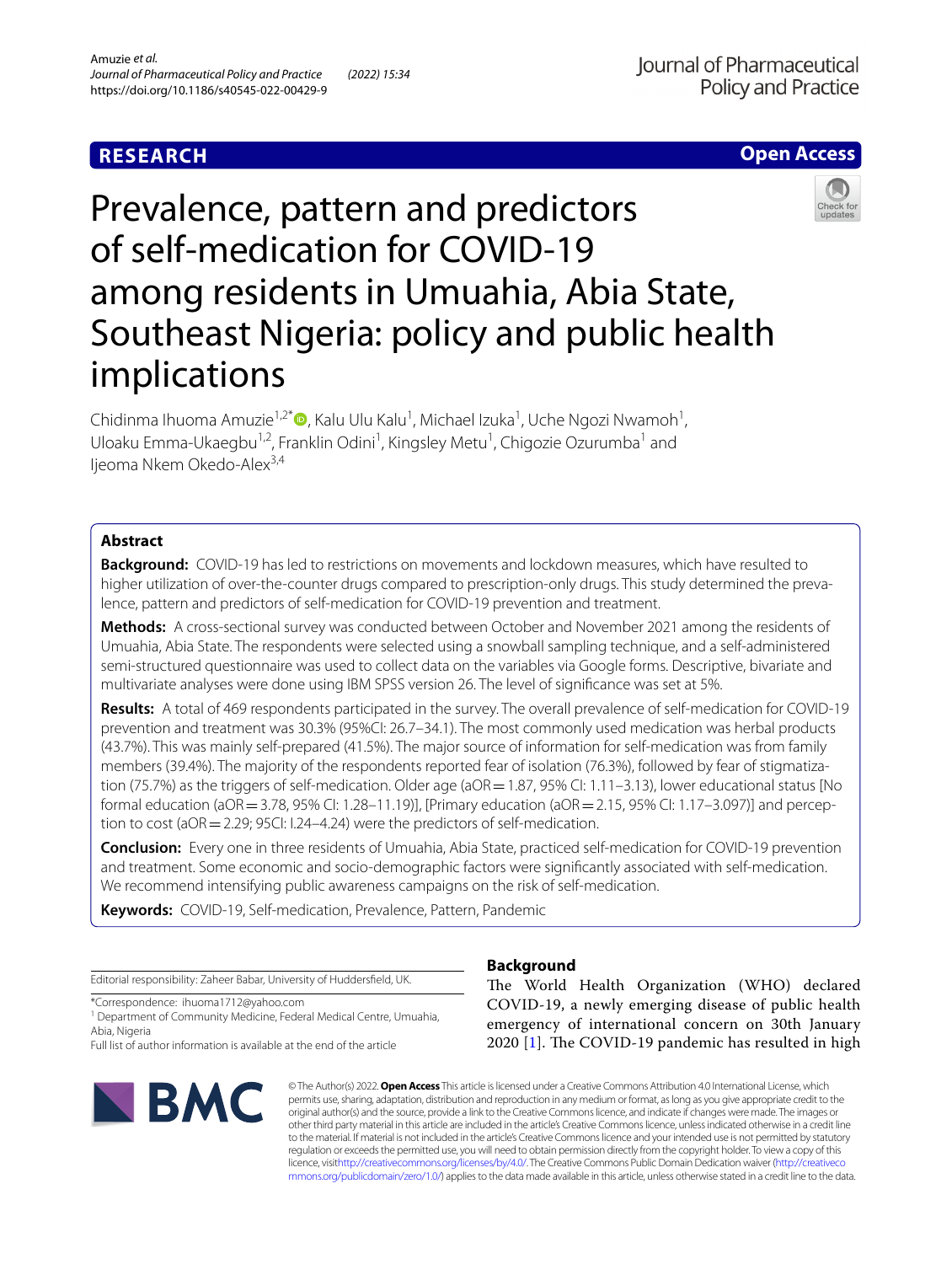morbidity and mortality globally. As of 12th January 2022, it has infected over 300 million people, with the resultant deaths of approximately 5.6 million people globally. As of the same reference date, over 200,000 cases and about 3086 deaths have been recorded in Nigeria [[2\]](#page-7-1). Presently, Nigeria is in the third wave of the pandemic. Vaccines have been delivered to the Country (Nigeria) through the COVAX mechanism. However, uptake is low among the population. In Nigeria, a study noted a vaccine hesitancy rate of 41.8% in the general populace [[3\]](#page-7-2).

According to WHO, self-medication has been defned as the selection and use of medicine by individuals to treat self-recognized symptoms or illnesses  $[4]$  $[4]$ . This novel disease has led to restrictions on movement and lockdown measures. This has accounted for the higher utilization of over-the-counter (OTC) drugs compared to prescription-only medications (POMs) [[5\]](#page-7-4). It has also been documented that changes made in the utilization of medical services during this pandemic are infuencing self-medication [[6\]](#page-7-5). Other illnesses seem to be neglected due to the burden of COVID-19 on the health system and people perceive healthcare workers as carriers of the virus, hence they keep away from them [\[7](#page-7-6), [8\]](#page-7-7). Infodemics, lack of trust and confdence in the government regarding the safety of vaccines, contribute to vaccine hesitancy [[9–](#page-7-8)[11\]](#page-7-9), leading to more procurement of self-medication.

Self-medication is known to exhibit both positive and negative outcomes  $[5]$  $[5]$ . The term which best describes the positive efects refers to responsible self-medication, as against inappropriate self-medication with the associated burden on the ecosystem  $[4]$  $[4]$ . There has been a rise in the sales of OTC drugs and controlled drugs in the era of the COVID-19 pandemic  $[12]$  $[12]$ . This has led to an increase in the burden of self-medication. In Nigeria, some of the OTC drugs include vitamins, anti-anaemia medicines, antacids, antimalarials, analgesics and cold relief [\[13](#page-7-11)]. Most drugs abused with no clinical evidence of COVID-19 treatment include hydroxychloroquine, azithromycin, ivermectin, calcium supplements and some antiretrovirals [[14\]](#page-7-12). Additionally, traditional herbs are not left out of the scenario [[15\]](#page-7-13). Herbal medicines, according to WHO, refer to "herbs, herbal materials, herbal preparations and fnished herbal products, that contain whole plants, parts of plants, or other plant materials, including leaves, bark, berries, fowers, and roots, and/or their extracts as active ingredients intended for human therapeutic use or for other benefts in humans" [\[16](#page-7-14)]. In Africa, they are used as alternative medicines and play a crucial role in the treatment of diseases [\[17](#page-7-15)].

A study in Kenya noted an increase in self-medication from 36.2% pre-pandemic to 60.2% amid the pandemic [[18\]](#page-7-16). Self-medication works against the non-pharmaceutical measures of COVID-19, giving a false sense of protection against the infection  $[15]$ . The toxicity of drugs used for self-medication of COVID-19 has been documented [[7](#page-7-6), [19](#page-7-17), [20](#page-7-18)]. In Nigeria, deaths were recorded among people who self-medicated with chloroquine for the prevention and treatment of COVID [[21\]](#page-7-19). Self-medication is known as one of the triggers for antimicrobial resistance (AMR) [\[22](#page-7-20), [23\]](#page-7-21). Some infections have been left untreatable with the existing antimicrobials due to the upsurge of AMR [[24](#page-7-22)]. A rising trend of economic burden, which includes the excess cost of treatment for infections caused by AMR for patients, has been reported [[25\]](#page-7-23). It is known that self-medication predisposes one to drug overdose, hazardous drug reactions and drug dependence [\[26](#page-7-24)].

Various motivations for self-medication have been reported, including previous disease experience, perceived cues to action, high cost of medical services, existing bureaucracy in health facilities, and weak regulatory activities [[14](#page-7-12), [27\]](#page-7-25). Self-medication for COVID-19 is of public health importance, and there is a need to understand the practice and triggers of self-medication in the population. Results from this study will provide the information needed to design awareness programmes and formulate policies to tackle the mayhem of self-medication for COVID-19 prevention and treatment. This study aimed to determine the prevalence, pattern and predictors of COVID-19 prevention and treatment.

# **Methods**

### **Study design and setting**

This was a descriptive cross-sectional study conducted in Umuahia, Abia State. Umuahia is the capital of Abia state, one of the fve states in the South-East zone of Nigeria. It has an estimated population of 303,787 in 2018 projected from the 2006 national population census with an annual growth rate of 2.7% [\[28\]](#page-7-26). It has 517 public primary healthcare centres, 17 public secondary healthcare facilities, and two public tertiary healthcare centres. There are many wholesale and retail pharmacies distributed in Umuahia. Many outlets of patent medicine stores are also visible within and around the main city.

# **Study population**

Adult residents in Umuahia made up the study population. The inclusion criteria included those aged  $\geq$  18 years and living in Umuahia for the past 3 months prior to the study period. Eligible participants who had chronic or debilitating illnesses interfering with communication were excluded from the study. A chronic or debilitating illness "is a physical or mental health condition that lasts more than one year and causes functional restrictions or requires ongoing monitoring or treatment" [[29](#page-7-27)].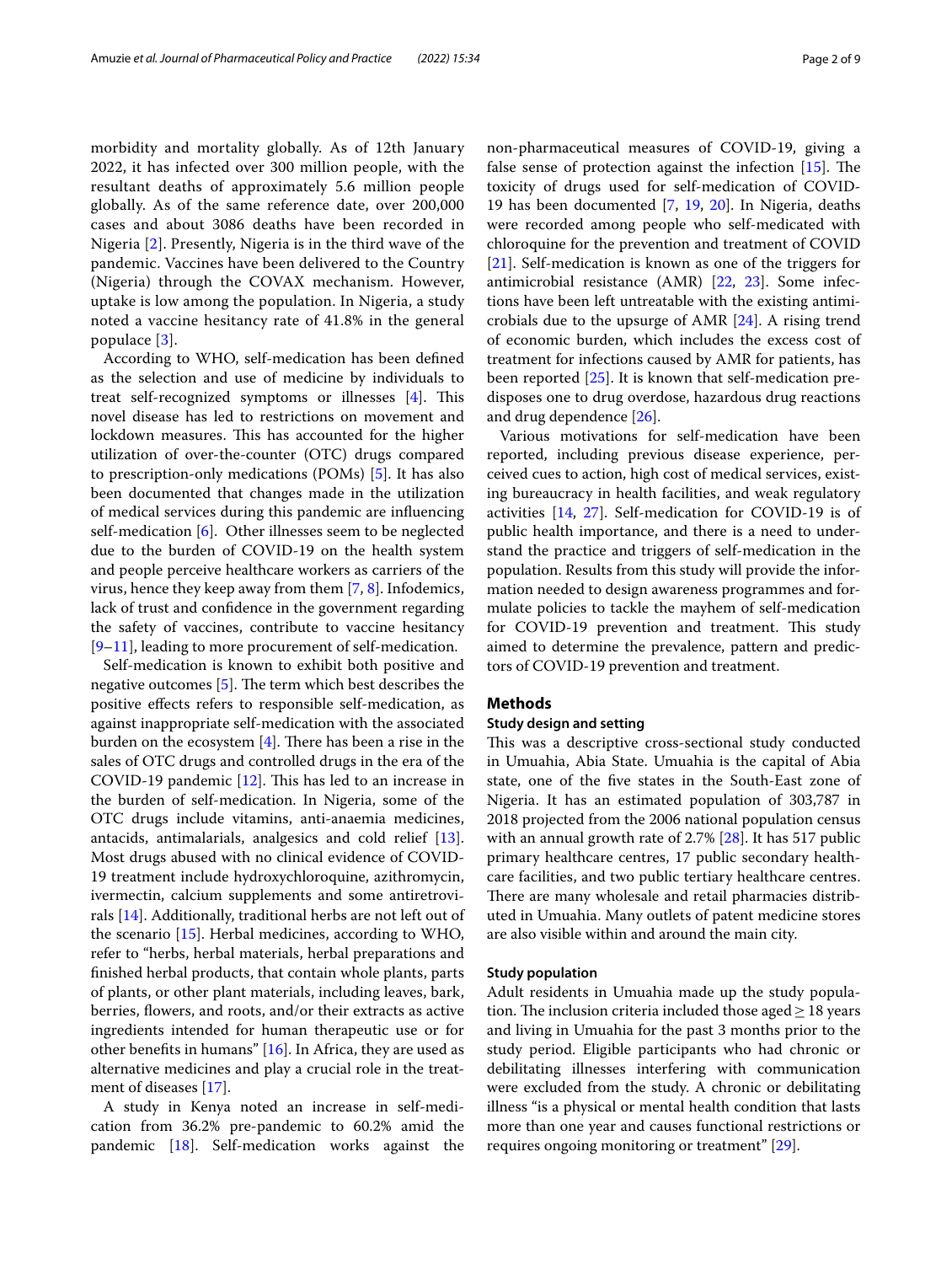## **Sample size determination**

Using the proportion of 41% of self-medication for COVID-19 prevention and treatment in a previous study conducted in Nigeria<sup>[\[30](#page-7-28)]</sup> and precision of 5%, the sample size was calculated using the single proportion population formula. It is given as  $n = (Z_A)^2 pq/d^2$ . The minimum sample size was estimated to be 414. A non-response rate of 10% was assumed.

# **Study tool and data collection process**

An extensive literature review was performed and the structure of the questionnaire was developed based on published research. Using Google Forms, which is a cloud-based survey tool powered by Google, a structured questionnaire was created for data collection over a month (October 2021). The questionnaire was validated using the face and content validity techniques. The introductory section emphasized the privacy of the respondents' responses. The pretest was done in a community outside the study area. This helped to improve the diction of the questionnaire. The questionnaire has diferent sections. Section 1 includes information on sociodemographics such as age, sex, marital status, religion, denomination, occupation status and income. Section 2 addresses knowledge of self-medication. Section 3 focuses on the prevalence of self-medication. Section 4 contains information on self-medication practices and Sect. 5 addresses the triggers of self-medication. The questionnaire link was distributed to various social media platforms, including Telegram, Facebook Messenger and WhatsApp Messenger. Tis was done through the contact lists of the researchers, in addition to neighbours, friends and relatives on different fora. They were encouraged to further share the link with their relatives, friends, colleagues and other broader social network. On a daily basis, a crafted reminder message containing the link to the questionnaire was sent out to the targeted WhatsApp, Facebook messenger and Telegram groups.

## **Measurement of variables**

The dependent variable was self-medication for COVID-19 prevention and treatment. It was coded as binary responses, 'yes' as '1' and 'no' as '0'. The independent variables included the sociodemographics, self-medication practices and triggers of self-medication.

### **Statistical analysis**

Data coding, entry, cleaning, and analysis were done using IBM SPSS version 26 statistical program for Windows. Descriptive statistics was used to characterize the sample and study variables. Associations between independent variables and self-medication for COVID-19 prevention and treatment were assessed with cross-tabulations, followed by multivariate analysis using logistic regression to determine the signifcant independent predictors of self-medication for COVID-19 prevention and treatment. The level of significance was predetermined at a p-value of less than 0.05.

## **Results**

A total of 469 respondents participated in the survey. The mean age was  $39.9 \pm 13.5$  years. The less than 30 years age group 129 (27.5%) and 31–40 years age group 128 (27.3%) were similar in proportion. Females 267 (56.9%) were more prevalent compared to males. Among the respondents, 203 (43.3%) had attained tertiary education and  $288$  (61.4%) were married. The majority of the respondents were Christians 460 (98.1%) and 219 (46.7%) of them belonged to the orthodox denomination. A greater proportion of the respondents were salary earners 199 (42.4%) with an equal proportion of the respondents 140 (29.9%) each belonging to the income categories of<50,000 (\$121) and>100,000 (\$242) (Table [1](#page-3-0)).

Almost all respondents 458 (97.7%) were aware of selfmedication. More than three-quarters of the respondents 405 (88.4%) gave the correct defnition of self-medication and majority of them 394 (86.0%) believed that self-medication was harmful. The prevalence of self-medication for the prevention and treatment of COVID-19 was 30.3% (95% CI: 26.7–34.1).

Figure [1](#page-3-1) shows that most of the drugs used for selfmedication in the prevention or treatment of COVID-19 were herbal products (43.7%) and antimalarials-ACTs  $(34.5\%)$ . This was followed by vitamin supplements (28.5%). Ciprofloxacin was the least mentioned drug used for self-medication against COVID-19 prevention and treatment.

Figure [2](#page-3-2) reveals that the most prevalent source of information for self-medication was from family members  $(39.4%)$ , followed by friends  $(33.1%)$ . The internet as a source of information was mentioned by only 20.4% of the respondents.

As shown in Fig. [3,](#page-3-3) the majority of the respondents prepared the products used for self-medication by themselves, while 39.4% of the respondents got the drug products from pharmacy stores. A minority of the respondents (2.8%) used leftover drugs for self-medication against COVID-19 prevention and treatment.

Figure [4](#page-4-0) shows the list of potential triggers for selfmedication among the respondents. A majority of the respondents believed that self-medication for COVID-19 treatment and prevention could be triggered by fear of being isolated due to COVID-19 (76.3%), fear of stigmatization and fear of being infected by a confrmed case of COVID-19 (75.7%). Being infuenced by friends (62.3%)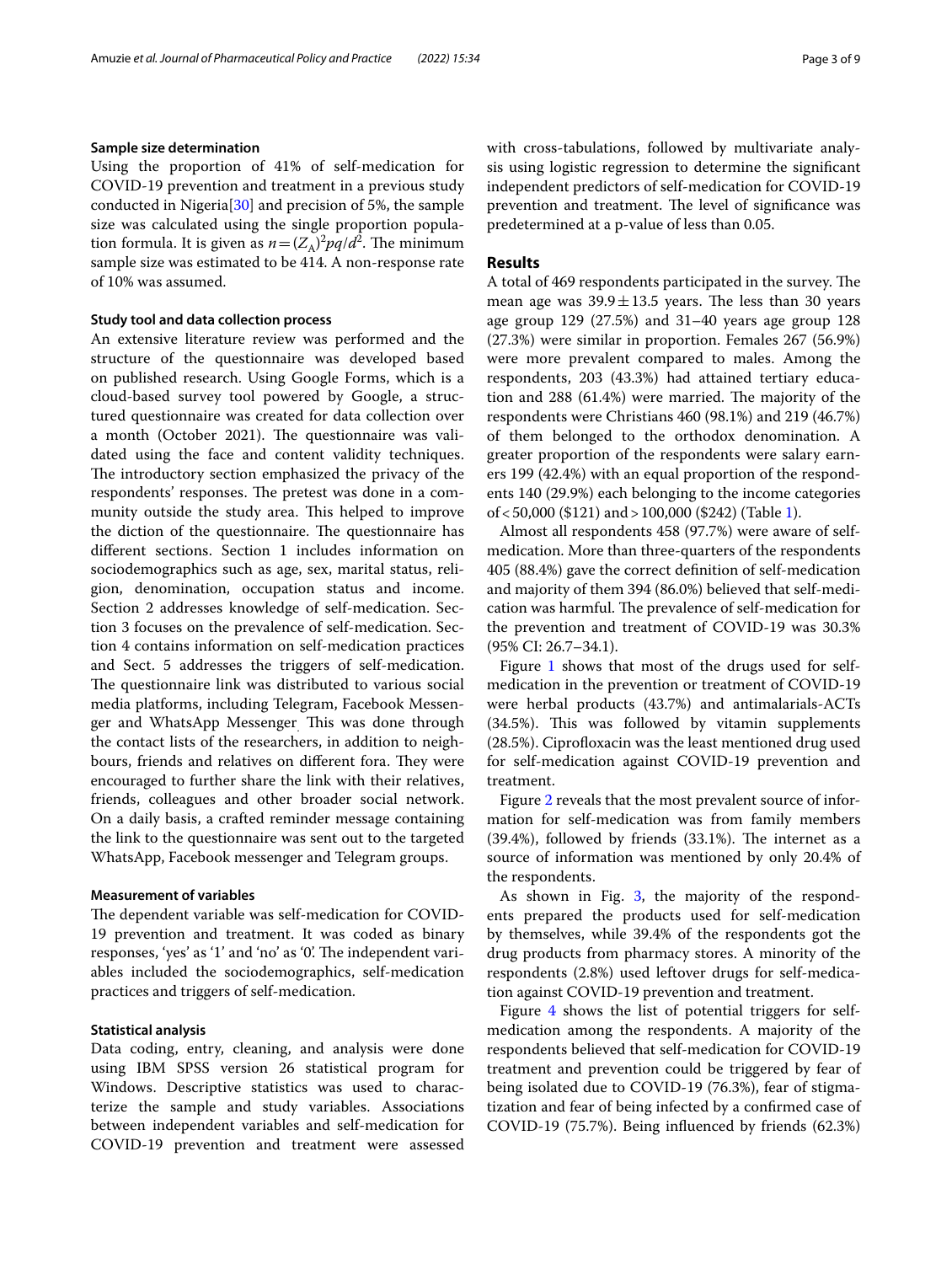<span id="page-3-0"></span>**Table 1** Socio-demographic characteristics of respondents  $(N=469)$ 

| Age<br>$\leq 30$<br>129<br>27.5<br>$31 - 40$<br>27.3<br>128<br>$41 - 50$<br>25.2<br>118<br>55<br>$51 - 60$<br>11.7<br>>60<br>39<br>8.3<br>Mean<br>39.9 ± 13.5 years<br>Sex<br>Male<br>202<br>43.1<br>Female<br>267<br>56.9<br><b>Educational status</b> |  |
|---------------------------------------------------------------------------------------------------------------------------------------------------------------------------------------------------------------------------------------------------------|--|
|                                                                                                                                                                                                                                                         |  |
|                                                                                                                                                                                                                                                         |  |
|                                                                                                                                                                                                                                                         |  |
|                                                                                                                                                                                                                                                         |  |
|                                                                                                                                                                                                                                                         |  |
|                                                                                                                                                                                                                                                         |  |
|                                                                                                                                                                                                                                                         |  |
|                                                                                                                                                                                                                                                         |  |
|                                                                                                                                                                                                                                                         |  |
|                                                                                                                                                                                                                                                         |  |
|                                                                                                                                                                                                                                                         |  |
| None/primary<br>20<br>4.3                                                                                                                                                                                                                               |  |
| 24.5<br>Secondary<br>115                                                                                                                                                                                                                                |  |
| Tertiary<br>203<br>43.3                                                                                                                                                                                                                                 |  |
| Post graduate<br>131<br>27.9                                                                                                                                                                                                                            |  |
| Marital status                                                                                                                                                                                                                                          |  |
| 135<br>28.8<br>Single                                                                                                                                                                                                                                   |  |
| 288<br>61.4<br>Married                                                                                                                                                                                                                                  |  |
| 12<br>2.6<br>Cohabiting                                                                                                                                                                                                                                 |  |
| Widowed<br>27<br>5.8                                                                                                                                                                                                                                    |  |
| 7<br>Divorced<br>1.5                                                                                                                                                                                                                                    |  |
| Religion                                                                                                                                                                                                                                                |  |
| Christianity<br>460<br>98.1                                                                                                                                                                                                                             |  |
| 9<br>Others<br>1.9                                                                                                                                                                                                                                      |  |
| Denomination                                                                                                                                                                                                                                            |  |
| Catholic<br>84<br>17.9                                                                                                                                                                                                                                  |  |
| Orthodox<br>219<br>46.7                                                                                                                                                                                                                                 |  |
| 152<br>32.4<br>Pentecostal                                                                                                                                                                                                                              |  |
| Employment status                                                                                                                                                                                                                                       |  |
| 42.4<br>Salary earner<br>199                                                                                                                                                                                                                            |  |
| 31.6<br>Self employed<br>148                                                                                                                                                                                                                            |  |
| 26.0<br>Unemployed<br>122                                                                                                                                                                                                                               |  |
| Monthly household income (Naira)                                                                                                                                                                                                                        |  |
| No income<br>110<br>23.5                                                                                                                                                                                                                                |  |
| < 50,000<br>140<br>29.9                                                                                                                                                                                                                                 |  |
| 50,000-100,000<br>79<br>16.8                                                                                                                                                                                                                            |  |
| >100,000<br>140<br>29.9                                                                                                                                                                                                                                 |  |



<span id="page-3-1"></span>

<span id="page-3-2"></span>

and the media (60.6%) were the least mentioned by the respondents as triggers for self-medication.

In the bivariate logistic regression model, age, educational status, marital status and perception of the cost of self-medication were signifcantly associated with the practice of self-medication in the prevention and treatment of COVID-19. Those aged over 40 were 80% more likely to practice self-medication compared to those younger than 40 years (OR=1.80; 95% CI:1.20-2.68). <span id="page-3-3"></span>Those with no formal or primary education were more likely to self-medicate compared to the postgraduate degree holders ( $OR = 5.51$ ; 95% CI:2.05–14.81). Similarly, those who had attained secondary education were also more likely to self-medicate compared to the postgraduates (OR=2.36; 95% CI:1.34–4.14). Respondents who were widowed or separated were threefold more likely to self-medicate compared to singles  $(OR = 2.98; 95\% \text{ CI}:$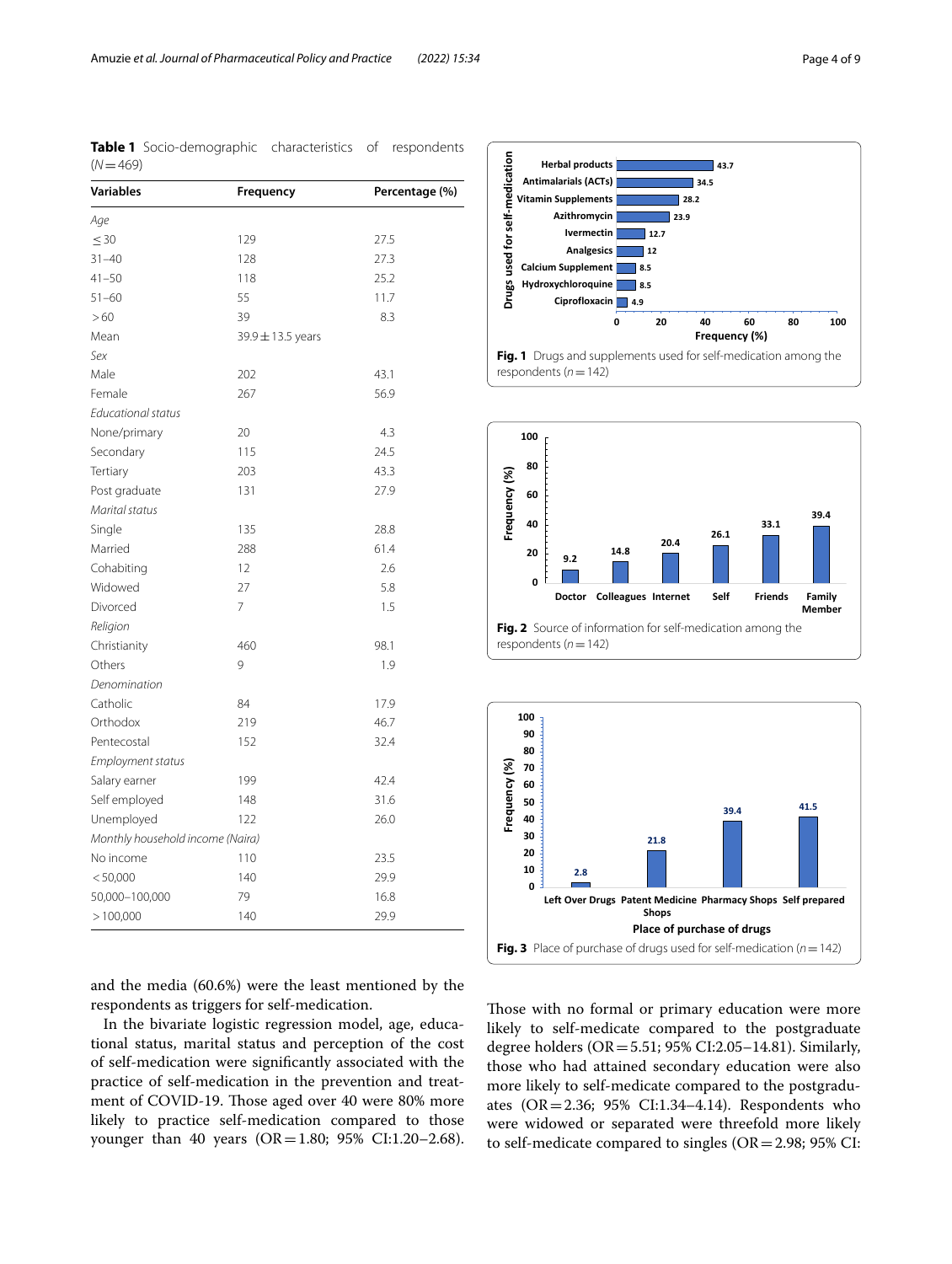

<span id="page-4-0"></span>1.36–6.53). Those who perceived that self-medication was cheaper were more likely to self-medicate compared to their counterparts  $(OR = 2.46; 95\% CI: 1.40-4.33)$ (Table [2](#page-5-0)).

After controlling for other variables in the multivariate logistic regression model, the predictors of self-medication against COVID-19 prevention and treatment were older age (aOR=1.87, 95% CI: 1.11–3.13), no formal education ( $aOR = 3.78$ , 95% CI: 1.28–11.19), primary education ( $aOR = 2.15$ , 95% CI: 1.17–3.097) and the perception of self-medication as cheap ( $aOR = 2.29$ ; 95CI: I.24–4.24) (Table [3](#page-5-1)).

# **Discussion**

This study assessed the prevalence, pattern and predictors of self-medication for the prevention and or treatment of COVID-19 among residents in Umuahia, Abia State. One out of every three respondents practiced selfmedication. The most commonly used drugs were herbal products mostly self-prepared. The predictors of selfmedication were older age, low educational status and a perception of low cost for self-medication.

The prevalence of self-medication reported in this study was consistent with the fndings of studies in Nigeria (41%) [[30\]](#page-7-28), Togo (34.2%) [\[31\]](#page-7-29), Saudi Arabia (35.1%) [[32\]](#page-7-30) and Peru (33.9%) [\[33\]](#page-7-31). However, the prevalence of self-medication in this study was at variance with higher rates of 57%, 80.4%, 88.3% and 51.3% in Uganda, Jordan, Bangladesh and Peru, respectively  $[14, 34-36]$  $[14, 34-36]$  $[14, 34-36]$  $[14, 34-36]$  $[14, 34-36]$  $[14, 34-36]$ . The lower rate observed in this study is related to the high level of awareness and knowledge of self-medication noted among the respondents, as more than three-quarter of

the respondents were aware of self-medication, correctly defned self-medication and reported that self-medication is harmful. Furthermore, the heightened perceived fear of COVID-19 at the start of the pandemic has been signifcantly reduced with the introduction of vaccines. However, with rising AMR globally, there is a need to reduce self-medication to the barest minimum through the education and sensitization of residents on the dangers of self-medication and improved enforcement of OTC and POM drugs legislations.

In this study, the most frequently used drug formulation for self-medication was herbal products, and it was mostly self-prepared. This is similar to the results of studies conducted in Togo and Egypt where herbs and traditional medicines were most commonly used [\[31](#page-7-29), [37](#page-7-34)]. This differs from the prevalent use of pain relievers  $[36]$  $[36]$  $[36]$ and antibiotics  $[5, 33]$  $[5, 33]$  $[5, 33]$  $[5, 33]$ , ivermectin  $[14, 38]$  $[14, 38]$  $[14, 38]$  $[14, 38]$ , vitamins and supplements [[30,](#page-7-28) [31,](#page-7-29) [35](#page-7-36)] and antimalarials [[30\]](#page-7-28) as documented in other studies. In Nigeria, herbal treatments are usually patronized for the treatment of various ailments [\[39](#page-7-37)]. In this study, it was noted that family members and friends were the major sources of information for self-medication practices. This is consistent with a study done in Nigeria where it was noted that family and friends play a vital role in most people who use herbal medicines  $[39]$  $[39]$ . This is due in part to robust consumer awareness in mass media promoting its credibility and availability  $[40]$  $[40]$ . Many herbal products have been used to treat COVID-19 globally, but there is a need to provide safety monitoring data to guide its dosing and formulations [[41,](#page-7-39) [42\]](#page-7-40). It is imperative that the stakeholders design public health enlightenment programmes on the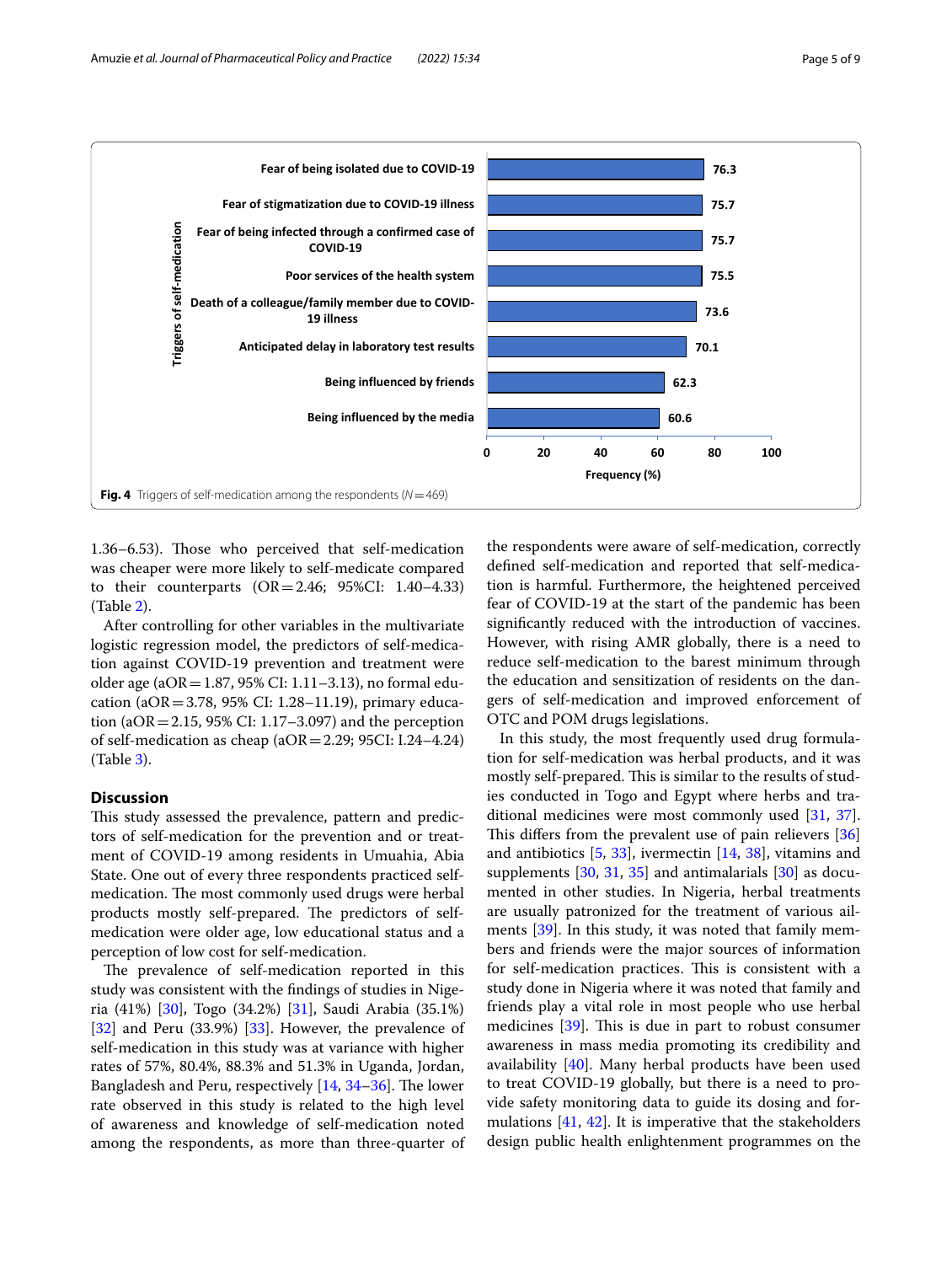| <b>Variables</b>            | Self-medication |           | cOR  | 95% CI        | P value* |  |
|-----------------------------|-----------------|-----------|------|---------------|----------|--|
|                             | Yes $n$ (%)     | No n (%)  |      |               |          |  |
| Age(years)                  |                 |           |      |               |          |  |
| < 40                        | 58(24.3)        | 181(75.7) | 1    |               |          |  |
| $\geq 40$                   | 84(36.5)        | 146(63.5) | 1.80 | $1.20 - 2.68$ | 0.003    |  |
| Educational status          |                 |           |      |               |          |  |
| None/primary                | 12(60.0)        | 8(40.0)   | 5.51 | 2.05-14.81    | 0.001    |  |
| Secondary                   | 45(39.1)        | 70(60.9)  | 2.36 | $1.34 - 4.14$ | 0.003    |  |
| Tertiary                    | 57(28.1)        | 146(71.9) | 1.43 | $0.85 - 2.41$ | 0.171    |  |
| Postgraduate                | 28(21.4)        | 103(78.6) | 1    |               |          |  |
| Marital status              |                 |           |      |               |          |  |
| Single                      | 31(23.0)        | 104(77.0) | 1    |               |          |  |
| Married/cohabiting          | 95(31.7)        | 205(68.3) | 1.55 | $0.97 - 2.49$ | 0.065    |  |
| Widowed/sepa-<br>rated      | 16(47.1)        | 18(52.9)  | 2.98 | $1.36 - 6.53$ | 0.006    |  |
| Employment status           |                 |           |      |               |          |  |
| Salary earner               | 53(26.6)        | 146(73.4) | 0.75 | $0.46 - 1.22$ | 0.239    |  |
| Self-employment             | 49(33.1)        | 94(66.9)  | 1.01 | $0.61 - 1.69$ | 0.955    |  |
| Unemployed                  | 40(32.8)        | 82(67.2)  | 1    |               |          |  |
| Monthly income (Naira)      |                 |           |      |               |          |  |
| None                        | 34(30.9)        | 76(69.1)  | 1    |               |          |  |
| < 50,000                    | 48(34.3)        | 92(65.7)  | 1.17 | $0.68 - 1.99$ | 0.573    |  |
| 50-100,000                  | 24(30.4)        | 55(69.6)  | 0.98 | $0.52 - 1.83$ | 0.938    |  |
| >100,000                    | 36(25.7)        | 104(74.3) | 0.77 | $0.44 - 1.35$ | 0.364    |  |
| SM is cheaper               |                 |           |      |               |          |  |
| Yes                         | 125(33.8)       | 245(66.2) | 2.46 | $1.40 - 4.33$ | 0.002    |  |
| No                          | 17(17.2)        | 82(82.8)  | 1    |               |          |  |
| Correct definition<br>of SM |                 |           |      |               |          |  |
| Yes                         | 125(30.3)       | 287(69.7) | 1    |               |          |  |
| No                          | 17(29.8)        | 40(70.2)  | 1.02 | $0.56 - 1.88$ | 0.937    |  |
| SM is harmful               |                 |           |      |               |          |  |
| Yes                         | 122(30.5)       | 278(69.5) | 0.93 | $0.53 - 1.63$ | 0.800    |  |
| No                          | 20(29.0)        | 49(71.0)  | 1    |               |          |  |

<span id="page-5-0"></span>**Table 2** Factors associated with self-medication for COVID-19 prevention and treatment (*N*=469)

*P* value<0.05 are considered signifcant, SM self-medication, \*binary logistic regression

hazards of herbal medicine especially for self-medication, to avert its potential adverse efects.

A majority of the respondents reported fear of isolation and stigmatization or discrimination as the triggers of self-medication. This is consistent with the findings of a population survey conducted in Nigeria [\[30](#page-7-28)]. It is known that stigmatization afects an individual's overall wellbeing by reducing the health-seeking behaviour [\[43\]](#page-7-41). In the context of COVID-19, where early detection is paramount, this becomes a major challenge in the control of the pandemic. A major obstacle to compliance with isolation is concern about loss of income  $[44]$  $[44]$  $[44]$ . There is a

<span id="page-5-1"></span>**Table 3** Predictors of self-medication against COVID-19 prevention among the respondents

| Variable           | aOR  | 95%CI         | P value* |
|--------------------|------|---------------|----------|
| Age(years)         |      |               |          |
| < 40               | 1    |               |          |
| >40                | 1.87 | $1.11 - 3.13$ | 0.018    |
| Educational status |      |               |          |
| None/primary       | 3.78 | 1.28-11.19    | 0.016    |
| Secondary          | 2.15 | $1.17 - 3.97$ | 0.014    |
| Tertiary           | 1.50 | $0.87 - 2.59$ | 0.146    |
| Postgraduate       | 1    |               |          |
| Marital status     |      |               |          |
| Single             | 1    |               |          |
| Married/cohabiting | 1.31 | $0.74 - 2.33$ | 0.352    |
| Widow/separated    | 1.30 | $0.49 - 3.45$ | 0.595    |
| SM is cheaper      |      |               |          |
| Yes                | 2.29 | $1.24 - 4.24$ | 0.008    |
| No                 | 1    |               |          |

*P* value < 0.05 are considered significant, SM self-medication, \*binary logistic regression

need to use social infuencers while communicating key messages during social mobilization exercises. Additionally, the creation of awareness should be done adequately without arousing fear.

In this study, age was statistically signifcantly associated with the uptake of self-medication for COVID-19. Older respondents ( $\geq$  40 years) were more likely to self-medicate compared to the younger age groups  $\approx$  40 years). This finding agreed with other studies conducted in Nigeria, Serbia, Peru and China where higher odds of self-medication were observed among older persons [\[5](#page-7-4), [45–](#page-7-43)[47](#page-8-0)]. Conversely, this fnding was at variance with studies done in Pakistan, India and Saudi Arabia  $[48-51]$  $[48-51]$ . The finding of this study can be explained by the fact that as people get older, they tend to be more intentional about their health in order to avoid the degenerative diseases associated with advance in age  $[52]$  $[52]$  $[52]$ . This means that they are more likely to be involved in polypharmacy with an increase in the occurrence of side efects. A study conducted in Nigeria has shown that older people are less hesitant to COVID-19 vaccine and as such will want to remain protected against the infection [[53\]](#page-8-4).

Self-medication was signifcantly associated with level of education as those without tertiary education were more likely to self-medicate compared to those who had attained tertiary education. This is similar to the findings of studies in Nigeria, Iran and Middle East [\[54–](#page-8-5)[56\]](#page-8-6). However, several studies contrast this fnding, showing that the highly educated are more likely to self-medicate [[30](#page-7-28),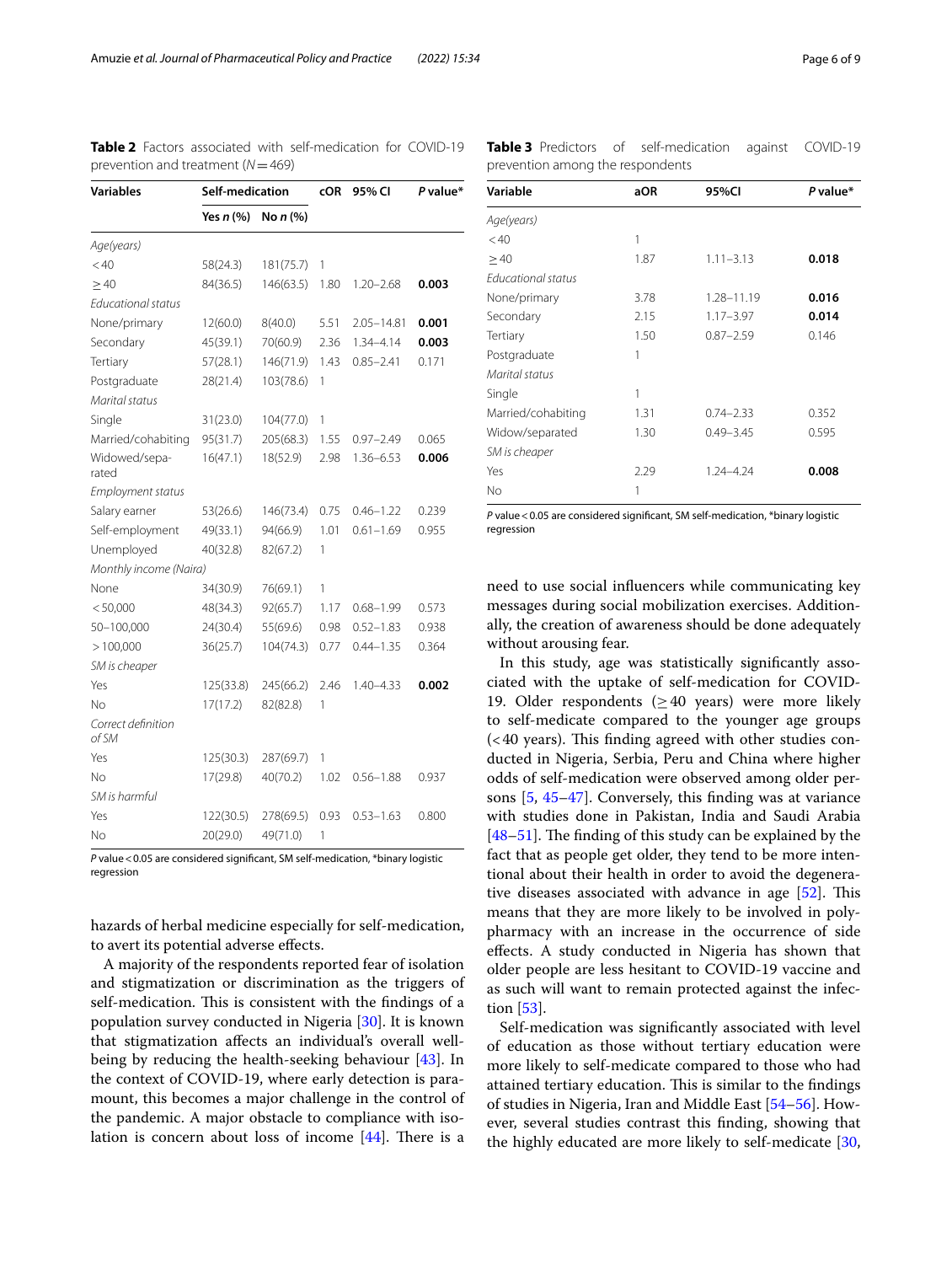[31,](#page-7-29) [46](#page-8-7), [48](#page-8-1), [49,](#page-8-8) [51](#page-8-2), [57,](#page-8-9) [58](#page-8-10)]. Less educated people are not optimally knowledgeable about their health, including the side efects of self-medication. Additionally, they are likely to be unemployed and may not have access to the National Health Insurance Scheme (NHIS), which makes it difficult for them to have full access to health care and they are likely to experience fnancial hardship in seeking health care services. There is a need for stakeholders to prioritize the role of education as a determinant of health.

Self-medication was associated with perceived cost of medication. Those who believed that self-medication was cheaper had higher odds of self-medication compared to their counterparts. As evidenced in studies [[31,](#page-7-29) [59\]](#page-8-11), cost of health services and other health service-related factors contribute to the likelihood of the populace to get involved in self-medication. Eforts should be made to increase universal health coverage to all, in line with the Sustainable Development Goal (SDG) goal 3. This will ensure equity needed to improve the health of the population and also reduce out of pocket expenditure (OOP).

The major strength of this study is that it is among the frst studies in southeastern Nigeria to explore selfmedication for COVID-19 prevention to the best of our searches. Another strength is that the general population was involved, in contrast to other studies involving only specifed populations (pregnant women, civil servants) or institutionalized groups (university students, healthcare workers, in-or out-patients in hospitals). Few limitations were observed in this study. There was a possibility of selection bias as only those who had access to smart devices connected to the internet could participate in the study. This could affect the generalizability of the findings to the general populace. Use of self-reported data, as in this study, is prone to recall bias and social desirability bias. These were mitigated by attaching a showcard of possible drugs for easy identifcation and assuring the respondents of full confdentiality of their responses.

#### **Conclusion**

Self-medication was prevalent among one-third of residents in Umuahia, Abia State. The most commonly used medication was herbal products mostly self-prepared. The major source of information for self-medication in this current study were family members and friends. Age, educational status and perception of cost signifcantly infuenced self-medication practices for the prevention and treatment of COVID-19. We therefore, recommend that stakeholders conduct awareness and sensitization campaigns on the risks of self-medication targeting the older age groups and those with low educational status. Additionally, there is a need to create public enlightenment programmes on the hazards of herbal medicine use

to avert the potential adverse efects (Additional fles [1](#page-6-0) and [2](#page-6-1)).

#### **Abbreviations**

AMR: Antimicrobial resistance; AOR: Adjusted odds ratio; COR: Crude odds ratio; COVAX: COVID-19 Vaccines Global Access; IBM SPSS: Statistical Package for Social Sciences; NHIS: National Health Insurance Scheme; OOP: Out of pocket; OR: Odds ratio; OTC: Over-the-counter; POMs: Prescription-only medicines; SDGs: Sustainable development goals; SM: Self-medication; WHO: World Health Organization.

# **Supplementary Information**

The online version contains supplementary material available at [https://doi.](https://doi.org/10.1186/s40545-022-00429-9) [org/10.1186/s40545-022-00429-9](https://doi.org/10.1186/s40545-022-00429-9).

<span id="page-6-1"></span><span id="page-6-0"></span>**Additional fle 1:** STROBE guideline checklist.

**Additional fle 2:** Questionnaire.

#### **Acknowledgements**

We acknowledge the department of Community Medicine, Federal Medical Centre Umuahia, Abia State, for their support throughout the study period.

#### **Author contributions**

CIA: study conceptualization and design, data collection, analysis and interpretation, and drafting of manuscript. KUK and MI: study design, data collection, interpretation of results and revision of manuscript. UNN and UE: study design, data collection, analysis, interpretation and revision of manuscript. FO and KM: study design, data collection, analysis, interpretation and revision of manuscript. CO and IO: study design, data collection, interpretation and review of manuscript. All authors read and approved the fnal manuscript.

#### **Funding**

The study received no external funding.

#### **Availability of data and materials**

The datasets analyzed in the study are available from the corresponding author on reasonable request.

## **Declarations**

#### **Ethics approval and consent to participate**

Study procedures and consent protocols for this online survey were approved by the Health Research Ethics Committee of the Federal Medical Centre Umuahia, Abia State, Nigeria with reference number FMC/QEH/G.596/ Vol.10/515. Respondents were informed that their participation was voluntary, and consent was implied upon completion of the questionnaire. The email address of each respondent was used as the unique identifer to check for duplicates. They were assured of their confdentiality and the privacy of their information which was to be used only for the sole purpose of the study.

#### **Consent for publication**

Not applicable.

#### **Competing interest**

The authors declare that they do not have any competing interests.

#### **Author details**

<sup>1</sup> Department of Community Medicine, Federal Medical Centre, Umuahia, Abia, Nigeria. 2 Nigeria Field Epidemiology and Laboratory Training Program, Abuja, Nigeria.<sup>3</sup> Department of Community Medicine, Alex Ekwueme Federal University Teaching Hospital, Abakaliki, Ebonyi, Nigeria. <sup>4</sup> African Institute for Health Policy and Health Systems, Ebonyi State University, Abakaliki, Ebonyi, Nigeria.

Received: 17 January 2022 Accepted: 13 April 2022Published online: 02 May 2022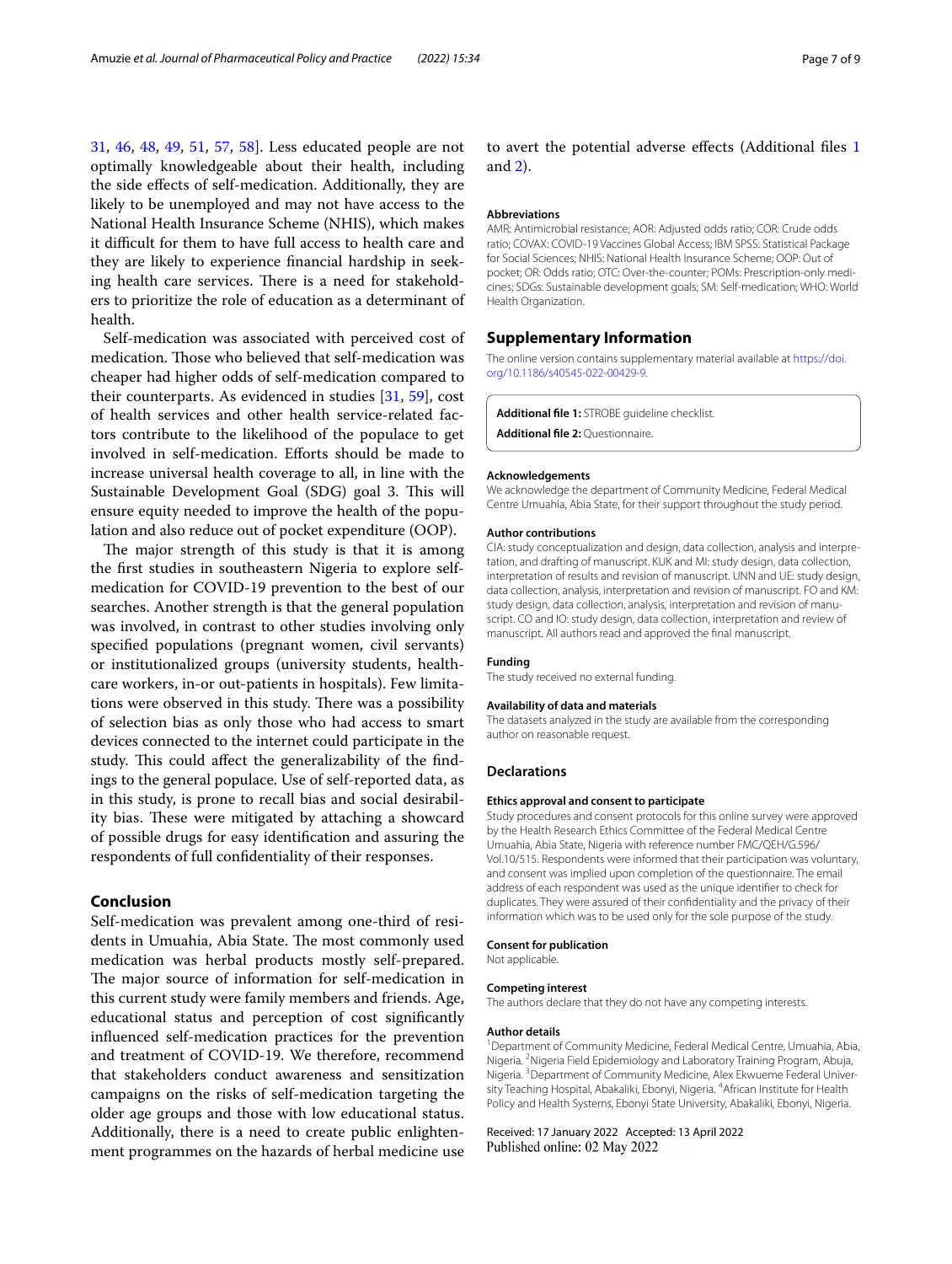#### **References**

- <span id="page-7-0"></span>1. WHO. COVID-19 Public Health Emergency of International Concern (PHEIC) Global research and innovation forum [Internet]. World Health Organization. 2020. p. 7. [https://www.who.int/publications/m/item/](https://www.who.int/publications/m/item/covid-19-public-health-emergency-of-international-concern-(pheic)-global-research-and-innovation-forum) [covid-19-public-health-emergency-of-international-concern-\(pheic\)](https://www.who.int/publications/m/item/covid-19-public-health-emergency-of-international-concern-(pheic)-global-research-and-innovation-forum) [global-research-and-innovation-forum](https://www.who.int/publications/m/item/covid-19-public-health-emergency-of-international-concern-(pheic)-global-research-and-innovation-forum). Accessed 12 Jan 2022.
- <span id="page-7-1"></span>2. Worldometer. Coronavirus update (live): cases and deaths from COVID-19 virus pandemic. Worldometers. 2021. [https://www.worldometers.info/](https://www.worldometers.info/coronavirus/) [coronavirus/](https://www.worldometers.info/coronavirus/). Accessed 11 May 2022.
- <span id="page-7-2"></span>3. Oluwatemitope Olomofe C, Kehinde Soyemi V, Felicia Udomah B, Olabisi Owolabi A, Eziashi Ajumuka E, Martin Igbokwe C, et al. Predictors of uptake of a potential COVID-19 vaccine among Nigerian adults. medRxiv. 2021;1–21.
- <span id="page-7-3"></span>4. Guidelines for the Regulatory Assessment of Medicinal Products for use in Self-Medication.
- <span id="page-7-4"></span>5. Quispe-Cañari JF, Fidel-Rosales E, Manrique D, Mascaró-Zan J, Huamán-Castillón KM, Chamorro-Espinoza SE, et al. Self-medication practices during the COVID-19 pandemic among the adult population in Peru: a cross-sectional survey. Saudi Pharm J. 2021;29(1):1–11.
- <span id="page-7-5"></span>6. Makowska M, Boguszewski R, Nowakowski M, Podkowińska M. Selfmedication-related behaviors and Poland's COVID-19 lockdown. Int J Environ Res Public Health. 2020. <https://doi.org/10.3390/ijerph17228344>.
- <span id="page-7-6"></span>7. Rather IA, Kim BC, Bajpai VK, Park YH. Self-medication and antibiotic resistance: crisis, current challenges, and prevention. Saudi J Biol Sci. 2017;24:808–12.
- <span id="page-7-7"></span>8. WHO. Attacks on health care in the context of COVID-19. 2020. p. 1–8. [https://www.who.int/news-room/feature-stories/detail/attacks-on](https://www.who.int/news-room/feature-stories/detail/attacks-on-health-care-in-the-context-of-covid-19) [health-care-in-the-context-of-covid-19.](https://www.who.int/news-room/feature-stories/detail/attacks-on-health-care-in-the-context-of-covid-19) Accessed 19 Oct 2021.
- <span id="page-7-8"></span>9. Montagni I, Ouazzani-Touhami K, Mebarki A, Texier N, Schück S, Tzourio C. Acceptance of a covid-19 vaccine is associated with ability to detect fake news and health literacy. J Public Health (Bangkok). 2021. [https://doi.org/](https://doi.org/10.1093/pubmed/fdab028) [10.1093/pubmed/fdab028.](https://doi.org/10.1093/pubmed/fdab028)
- 10. Afolabi AA, Ilesanmi OS. Dealing with vaccine hesitancy in Africa: the prospective COVID-19 vaccine context. Pan Afr Med J. 2021;38(3):1–7.
- <span id="page-7-9"></span>11. El-Elimat T, AbuAlSamen MM, Almomani BA, Al-Sawalha NA, Alali FQ. Acceptance and attitudes toward COVID-19 vaccines: a cross-sectional study from Jordan. PLoS ONE. 2021;16(4): e0250555.
- <span id="page-7-10"></span>12. Karlsson P, Nakitanda AO, Löfing L, Cesta CE. Patterns of prescription dispensation and over-the-counter medication sales in Sweden during the COVID-19 pandemic. PLoS ONE. 2021;16(8): e0253944.
- <span id="page-7-11"></span>13. Federal Ministry of Health. List of Essential Medicines-6th revision. 2016.
- <span id="page-7-12"></span>14. Nasir M, Chowdhury ASMS, Zahan T. Self-medication during COVID-19 outbreak: a cross sectional online survey in Dhaka city. Int J Basic Clin Pharmacol. 2020;9(9):1325.
- <span id="page-7-13"></span>15. WHO. WHO supports scientifcally-proven traditional medicine | WHO | Regional Office for Africa. 2020. [https://www.afro.who.int/news/who](https://www.afro.who.int/news/who-supports-scientifically-proven-traditional-medicine) [supports-scientifcally-proven-traditional-medicine.](https://www.afro.who.int/news/who-supports-scientifically-proven-traditional-medicine) Accessed 20 Oct 2021.
- <span id="page-7-14"></span>16. WHO. Traditional, Complementary and Integrative Medicine. World Health Organization. 2012. [https://www.who.int/health-topics/tradi](https://www.who.int/health-topics/traditional-complementary-and-integrative-medicine#tab=tab_1) [tional-complementary-and-integrative-medicine#tab](https://www.who.int/health-topics/traditional-complementary-and-integrative-medicine#tab=tab_1)=tab\_1. Accessed 5 Apr 2022.
- <span id="page-7-15"></span>17. Africa Centres for Disease Control and Prevention. Statement on herbal remedies and medicines for prevention and treatment of COVID-19. African Union. 2020 [https://africacdc.org/download/statement-on-herbal](https://africacdc.org/download/statement-on-herbal-remedies-and-medicines-for-prevention-and-treatment-of-covid-19-2/) [remedies-and-medicines-for-prevention-and-treatment-of-covid-19-2/](https://africacdc.org/download/statement-on-herbal-remedies-and-medicines-for-prevention-and-treatment-of-covid-19-2/). Accessed 5 Apr 2021.
- <span id="page-7-16"></span>18. Onchonga D, Omwoyo J, Nyamamba D. Assessing the prevalence of self-medication among healthcare workers before and during the 2019 SARS-CoV-2 (COVID-19) pandemic in Kenya. Saudi Pharm J. 2020;28(10):1149–54.
- <span id="page-7-17"></span>19. Ferraro PM, Curhan GC, Gambaro G, Taylor EN. Total, dietary, and supplemental vitamin C intake and risk of incident kidney stones. Am J Kidney Dis. 2016;67(3):400.
- <span id="page-7-18"></span>20. Tleyjeh IM, Kashour Z, AlDosary O, Riaz M, Tlayjeh H, Garbati MA, et al. Cardiac toxicity of chloroquine or hydroxychloroquine in patients with COVID-19: a systematic review and meta-regression analysis. Mayo Clin Proc Innov Qual Outcomes. 2021;5(1):137.
- <span id="page-7-19"></span>21. Nigeria: COVID-19-Self-Medication Worsening Our Problems - Patients - allAfrica.com. [https://allafrica.com/stories/202005270065.html.](https://allafrica.com/stories/202005270065.html) Accessed 21 Oct 2021.
- <span id="page-7-20"></span>22. Ramay BM, Lambour P, Cerón A. Comparing antibiotic self-medication in two socio-economic groups in Guatemala City: a descriptive crosssectional study. BMC Pharmacol Toxicol. 2015;16(1):1–8.
- <span id="page-7-21"></span>23. Barker AK, Brown K, Ahsan M, Sengupta S, Safdar N. Social determinants of antibiotic misuse: a qualitative study of community members in Haryana, India. BMC Public Health. 2017;17(1):1–2.
- <span id="page-7-22"></span>24. WHO. Antimicrobial resistance: global report on surveillance. World Health Organisation. 2014.
- <span id="page-7-23"></span>25. WHO. Global Action Plan on Antimicrobial Resistance. Microbe Magazine. 2015. 10: 354–5. [https://www.who.int/antimicrobial-resistance/](https://www.who.int/antimicrobial-resistance/publications/global-action-plan/en/) [publications/global-action-plan/en/.](https://www.who.int/antimicrobial-resistance/publications/global-action-plan/en/) Accessed 22 Mar 2021.
- <span id="page-7-24"></span>26. Mumtaz Y, Jahangeer S, Mujtaba T, Zafar S, Jlumhs SA. 2011 undefned. Self medication among university students of Karachi. lumhs.edu.pk.
- <span id="page-7-25"></span>27. Faqihi AHMA, Sayed SF. Self-medication practice with analgesics (NSAIDs and acetaminophen), and antibiotics among nursing under‑ graduates in University College Farasan Campus, Jazan University, KSA. Ann Pharm Françaises. 2021;79(3):275–85.
- <span id="page-7-26"></span>28. Abia State Ministry of health. Abia State Strategic Health Development Plan (2010–2015). 2009. p. 15–7.
- <span id="page-7-27"></span>29. Buttorff C, Ruder T, Bauman M. Multiple chronic conditions in the United States. Santa Monica, CA: RAND Corporation, 2017. [Internet]. 2017. p. 1.
- <span id="page-7-28"></span>30. Wegbom AI, Edet CK, Raimi O, Fagbamigbe AF, Kiri VA. Self-medication practices and associated factors in the prevention and/or treatment of COVID-19 virus: a population-based survey in Nigeria. Front Public Health. 2021;9: 606801.
- <span id="page-7-29"></span>31. Sadio A, Gbeasor F, Konu R, Bakoubayi A, Tchankoni M, Bitty A, et al. Evaluación de las prácticas de automedicación en el contexto del brote de COVID-19 en Togo. BMC Public Health. 2020;21(58):1–9.
- <span id="page-7-30"></span>32. Mansuri FMA, Zalat MM, Khan AA, Alsaedi EQ, Ibrahim HM. Estimating the public response to mitigation measures and self-perceived behaviours towards the COVID-19 pandemic. J Taibah Univ Med Sci. 2020;15(4):278–83.
- <span id="page-7-31"></span>33. Zavala-Flores E, Salcedo-Matienzo J, Zavala-Flores E, Salcedo-Matienzo J. Medicación prehospitalaria en pacientes hospitalizados por COVID-19 en un hospital público de Lima-Perú. Acta Méd Peru. 2020;37(3):393–5.
- <span id="page-7-32"></span>34. Dare SS, Eze ED, Isaac E, Usman IM, Ssempijja F, Bukenya EE, et al. COVID-19 Pandemic and Behavioural Response to Self-Medication Practice in Western Uganda. medRxiv. 2021;2021.01.02.20248576.
- <span id="page-7-36"></span>35. Elayeh E, Akour A, Haddadin RN. Prevalence and predictors of selfmedication drugs to prevent or treat COVID-19: experience from a Middle Eastern country. Int J Clin Pract. 2021;75(11):1–10.
- <span id="page-7-33"></span>36. Miñán A, Conde A, Calderon D, Cáceres D, Peña A, Donoso R. Associated factors to self-medication with drugs related to COVID-19 in health science students from a Peruvian city. In SciELO Preprints. 2021;1-22
- <span id="page-7-34"></span>37. Khabour OF, Hassanein SFM. Use of vitamin/zinc supplements, medicinal plants, and immune boosting drinks during COVID-19 pandemic: a pilot study from Benha city, Egypt. Heliyon. 2021;7(3):e06538.
- <span id="page-7-35"></span>38. Molento MB. COVID-19 and the rush for self-medication and self-dosing with ivermectin: a word of caution. Vol. 10, One Health. Elsevier; 2020. Accessed 19 Oct 2021.
- <span id="page-7-37"></span>39. Oreagba IA, Oshikoya KA, Amachree M. Herbal medicine use among urban residents in Lagos, Nigeria. BMC Complement Altern Med. 2011;11(1):1–8.
- <span id="page-7-38"></span>40. Ekor M. The growing use of herbal medicines: issues relating to adverse reactions and challenges in monitoring safety. Front Neurol. 2014;4:177.
- <span id="page-7-39"></span>41. Malik M, Tahir MJ, Jabbar R, Ahmed A, Hussain R. Self-medication during COVID-19 pandemic: challenges and opportunities. Drugs Ther Perspect. 2020;36(12):1.
- <span id="page-7-40"></span>42. Yang Y. Use of herbal drugs to treat COVID-19 should be with caution. Lancet (London, England). 2020;395(10238):1689.
- <span id="page-7-41"></span>43. Bhanot D, Singh T, Verma SK, Sharad S. Stigma and discrimination during COVID-19 pandemic. Front Public Health. 2021;8(January):1–11.
- <span id="page-7-42"></span>44. Bodas M, Peleg K. Self-isolation compliance in the COVID-19 era influenced by compensation: fndings from a recent survey in Israel. Health Aff. 2020;39(6):936-41.
- <span id="page-7-43"></span>45. Osemene KP, Lamikanra A. A study of the prevalence of self-medication practice among University Students in Southwestern Nigeria. Trop J Pharm Res. 2012;11(4):683–9.